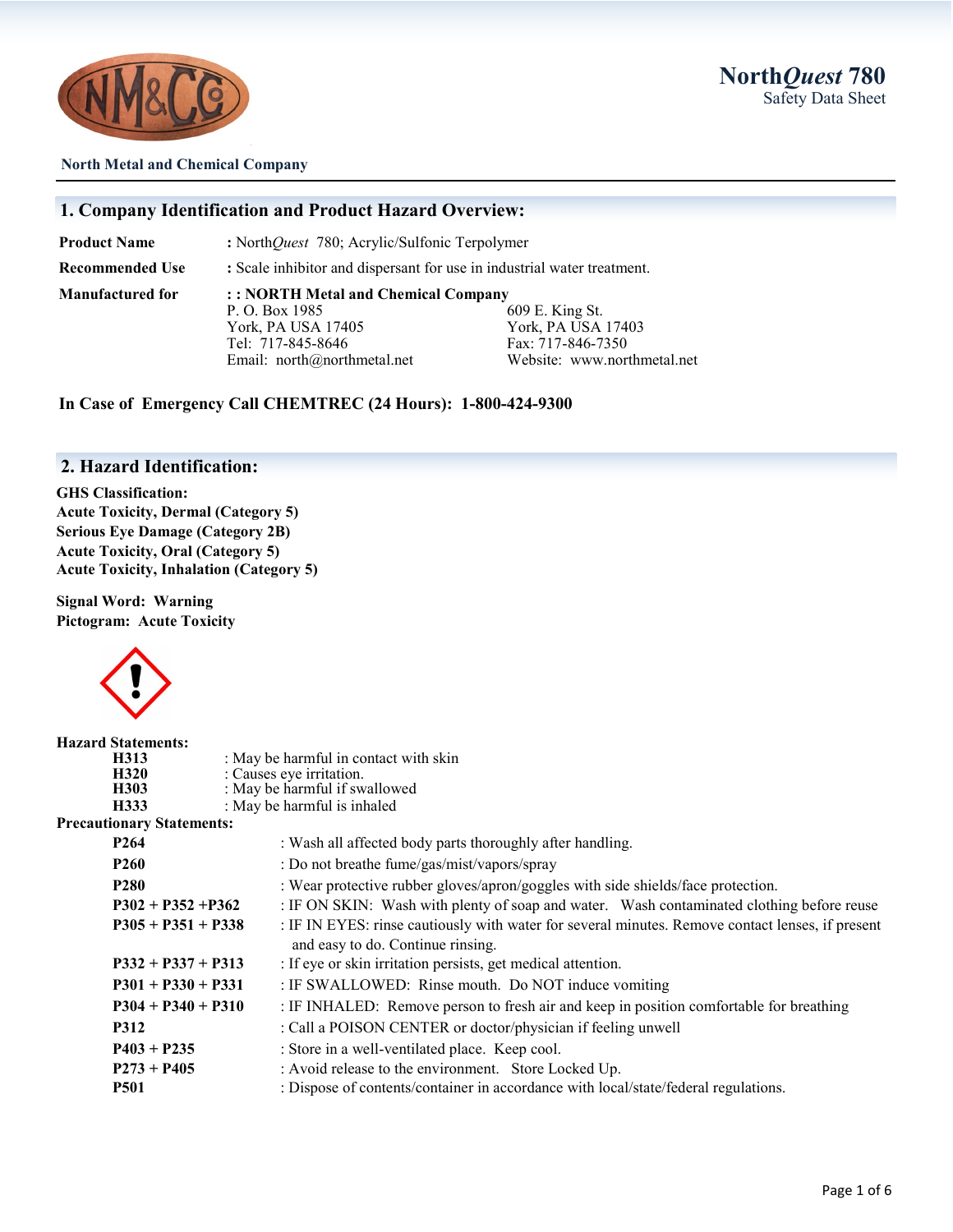# **3. Composition/Information on Ingredient:**

**Chemical Name : North***Quest* **780;** Acrylic/Sulfonic Terpolymer **Chemical Family :** Acrylic polymers **Chemical Formula/**

**Structure :** N/A

| Substance:                               | <b>CAS Number:</b> | <b>Hazard</b> | Compo. $(\% )$ |
|------------------------------------------|--------------------|---------------|----------------|
| Poly (acrylic-co-AMPSA); Acrylic Polymer | 40623-75-4         | See section 2 | $42 - 46%$     |
| Water                                    | 7732-18-5          |               | $54 - 58\%$    |

# **4. First Aid Measures:**

| <b>Eyes</b>                        | : Flush eyes with running water for at least fifteen minutes. Remove any contact lenses. If irritation<br>persists, get medical aid.                                                                          |
|------------------------------------|---------------------------------------------------------------------------------------------------------------------------------------------------------------------------------------------------------------|
| <b>Skin</b>                        | : Remove contaminated clothing. Flush skin with running water and soap for fifteen minutes. If irritation<br>persists, get medical aid.                                                                       |
| Ingestion                          | : If the product is swallowed, rinse mouth with large quantities of water. Do not induce vomiting. Call<br>doctor/physician/poison center immediately. Never give anything by mouth to an unconscious person. |
| <b>Inhalation</b>                  | : If safe to do so, remove individual from further exposure. Keep warm and at rest. If cough or other<br>symptoms develop, call doctor/poison center immediately.                                             |
| <b>PPE</b> for first<br>responders | : Gloves and safety goggles are highly recommended.                                                                                                                                                           |

## **5. Fire Fighting Measures:**

**North***Quest* **780** 

| Flash Point $(^{\circ}C)$                                    | : No data available.                                                                                                                                                                                                                                                                                                                                                                                                                                                                                                                 |
|--------------------------------------------------------------|--------------------------------------------------------------------------------------------------------------------------------------------------------------------------------------------------------------------------------------------------------------------------------------------------------------------------------------------------------------------------------------------------------------------------------------------------------------------------------------------------------------------------------------|
| <b>Flammable Limits</b>                                      | : Not applicable.                                                                                                                                                                                                                                                                                                                                                                                                                                                                                                                    |
| <b>Autoignition Temp.</b>                                    | : Not applicable.                                                                                                                                                                                                                                                                                                                                                                                                                                                                                                                    |
| <b>Flammable Class</b>                                       | : Not applicable.                                                                                                                                                                                                                                                                                                                                                                                                                                                                                                                    |
| <b>Flame Propagation or</b><br><b>Burning Rate of Solids</b> | : Not available.                                                                                                                                                                                                                                                                                                                                                                                                                                                                                                                     |
| <b>General Hazard</b>                                        | : Evacuate personnel downwind in-order to avoid inhalation of irritating and/or harmful fumes and smoke.                                                                                                                                                                                                                                                                                                                                                                                                                             |
| <b>Extinguishing Media</b>                                   | : Water spray, alcohol resistant foam, dry chemical or carbon dioxide. Use extinguishing media suitable<br>for surrounding fire.                                                                                                                                                                                                                                                                                                                                                                                                     |
| <b>Hazardous Combustion</b><br><b>Products</b>               | : Carbon Oxides, Nitrogen oxides, Sulfur Oxides, Phosphorous Oxides, and other hazardous compounds.<br>Thermal decomposition $(>230^{\circ}C)$ may yield acrylic monomers.                                                                                                                                                                                                                                                                                                                                                           |
|                                                              | Fire Fighting Procedures: This product is a non-flammable substance. However, material can splatter above 100C/212F. Cool<br>exposed containers with water spray to prevent over heating. Dry residue of the product may also burn.                                                                                                                                                                                                                                                                                                  |
|                                                              | Fire Fighting Equipment: Respiratory and eye protection are required for fire fighting personnel. Full protective equipment<br>(bunker gear) and self-contained breathing apparatus (SCBA) should be used for all indoor fires and any<br>significant outdoor fires. Evacuate area and fight fire from safe distance or a protected location. Move<br>fire-exposed containers, if allowable without sacrificing the safety of the firefighters. Firefighters should<br>control run-off water to prevent environmental contamination. |
| <b>Sensitivity to Static</b><br><b>Discharge</b>             | : Not sensitive.                                                                                                                                                                                                                                                                                                                                                                                                                                                                                                                     |
| <b>Sensitivity to</b><br><b>Mechanical Impact</b>            | : Not sensitive.                                                                                                                                                                                                                                                                                                                                                                                                                                                                                                                     |

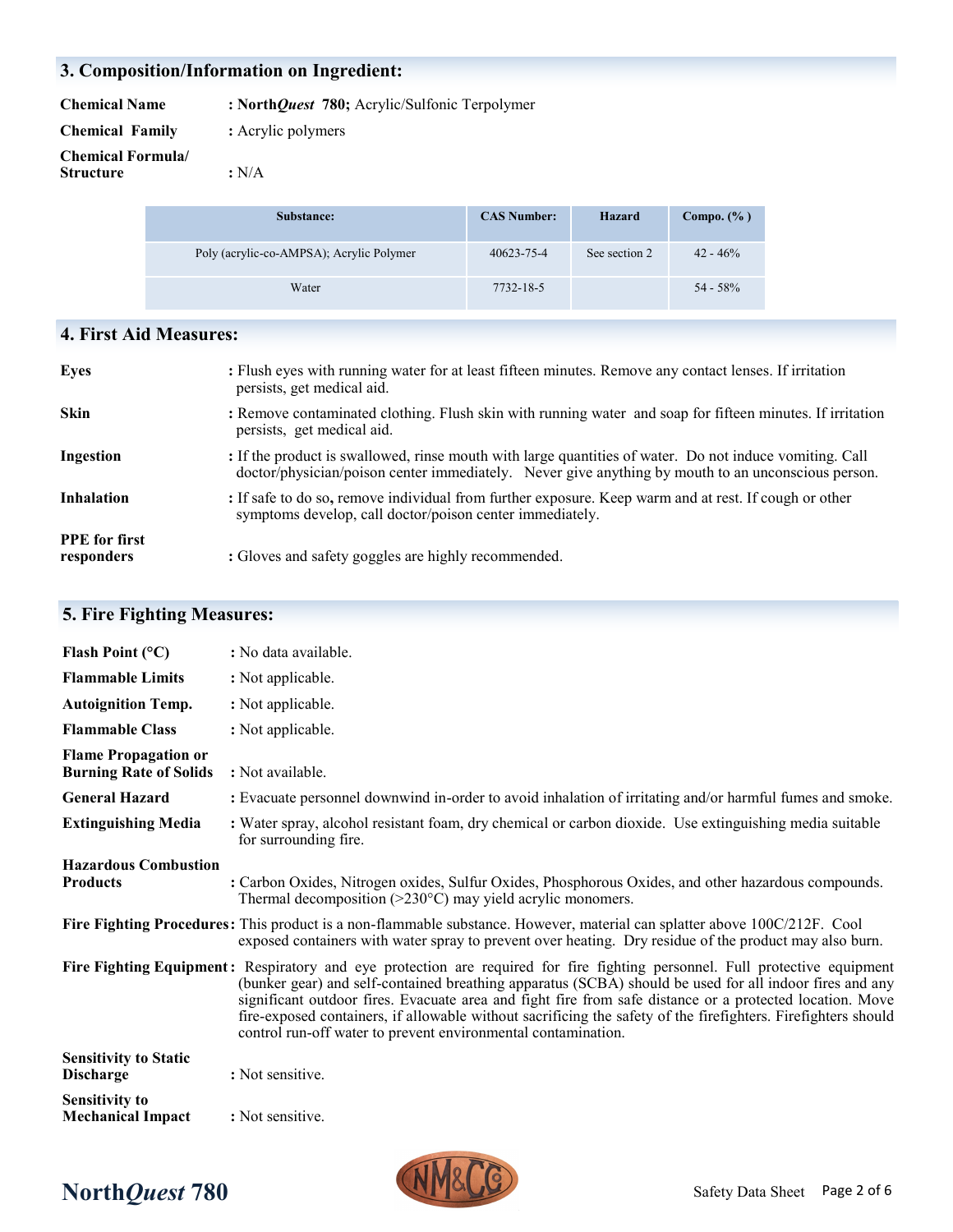#### **6. Accidental Release Measures:**

| <b>Personnel:</b>     | <b>Protective Gear for</b>                             |                                                                                                                                                                                                                                                                                                                                                     |
|-----------------------|--------------------------------------------------------|-----------------------------------------------------------------------------------------------------------------------------------------------------------------------------------------------------------------------------------------------------------------------------------------------------------------------------------------------------|
|                       |                                                        | For Small Spill : Safety glasses or chemical splash goggles, chemically resistant gloves (rubber/latex), chemically<br>resistant boots, and any appropriate body protection to minimize direct contact to the skin.                                                                                                                                 |
|                       |                                                        | For Large Spill: Triple gloves (rubber and nitrile over latex), chemical resistant suit, boots, hard hat, full face mask/an air<br>purifying respirator (NIOSH approved). Self contained breathing apparatus must be worn in situations<br>where fumigant gas generation and low oxygen levels are a consequence of contamination from the<br>leak. |
| <b>Spill Clean-up</b> |                                                        |                                                                                                                                                                                                                                                                                                                                                     |
| <b>Procedures:</b>    |                                                        |                                                                                                                                                                                                                                                                                                                                                     |
|                       |                                                        | For Small Spill : In the event of a small spill, the leak should be contained with an absorbent pad and placed in a properly<br>labeled waste disposal container immediately. Do not let chemical/spill waste enter the environment.                                                                                                                |
|                       |                                                        | For Large Spill: In the event of a large spill, contain the spill immediately and dispose according to state, federal, and<br>local hazardous waste regulation. Do not let chemic/spill waste enter the environment.                                                                                                                                |
|                       | <b>Environmental Precaution:</b>                       |                                                                                                                                                                                                                                                                                                                                                     |
|                       | Water spill<br>Land spill<br><b>General precaution</b> | : use appropriate containment to avoid run off or release to sewer or other waterways.<br>: use appropriate containment to avoid run off or release to ground.<br>: remove containers of strong acid and alkali from the release area.                                                                                                              |
| <b>Release Notes</b>  |                                                        | : If spill could potentially enter any waterway, including intermittent dry creeks, contact local authorities.                                                                                                                                                                                                                                      |
|                       |                                                        |                                                                                                                                                                                                                                                                                                                                                     |
|                       | 7. Handling and Storage:                               |                                                                                                                                                                                                                                                                                                                                                     |
| <b>Handling</b>       |                                                        | : Use appropriate personal protective equipment as specified in Section 8. Handle in a well-ventilated<br>area. Handle in a manner consistent with good industrial/manufacturing techniques and practices. Keep                                                                                                                                     |

- away from sources of ignition. Wash hands thoroughly with soap and water after use. Remove contaminated clothing and protective equipment before entering eating areas.
- **Storage** : Store in a cool, dry well-ventilated area. Keep containers closed when not in use. Keep product isolated from incompatible materials/conditions. Do not store with alkalis and oxidizing agents.

## **8. Exposure Controls and Personal Protection:**

**Engineering Controls:** Use appropriate engineering controls to minimize exposure to vapors generated via routine use. Maintain adequate ventilation of workplace and storage areas. Eye wash facilities and emergency shower must be available when handling this product.

## **Personal Protective Equipment:**

**Eyes and face:** Wear tightly-sealed safety glasses with side shields or goggles when handling this material.

**Skin:** Avoid direct contact with skin. Wear chemically resistant gloves, apron, boots or whole bodysuit when handling this product.

**Respiratory:** Avoid breathing vapor or mist. Use NIOSH approved respiratory protection equipment when air borne exposure is excessive. If used, full face-piece replaces the need for face shield and/or chemical goggles. Consult the respirator manufacturer to determine the appropriate type of equipment for a given application.

**Work Hygienic Practices:** Facilities storing or using this material should be equipped with emergency eyewash, and a safety shower. Good personal hygiene practices should always be followed. Never eat, drink, or smoke in work areas.

#### **Exposure Limits:**

| Substance:                               | $CAS$ No.: | <b>OSHA STEL</b> | <b>OSHA PEL</b> | <b>ACGIH TLV</b> | <b>ACGIH STEL</b> |
|------------------------------------------|------------|------------------|-----------------|------------------|-------------------|
| Poly (acrylic-co-AMPSA); Acrylic Polymer | 40623-75-4 | N/A              | N/A             | N/A              | N/A               |



# **North***Quest* 780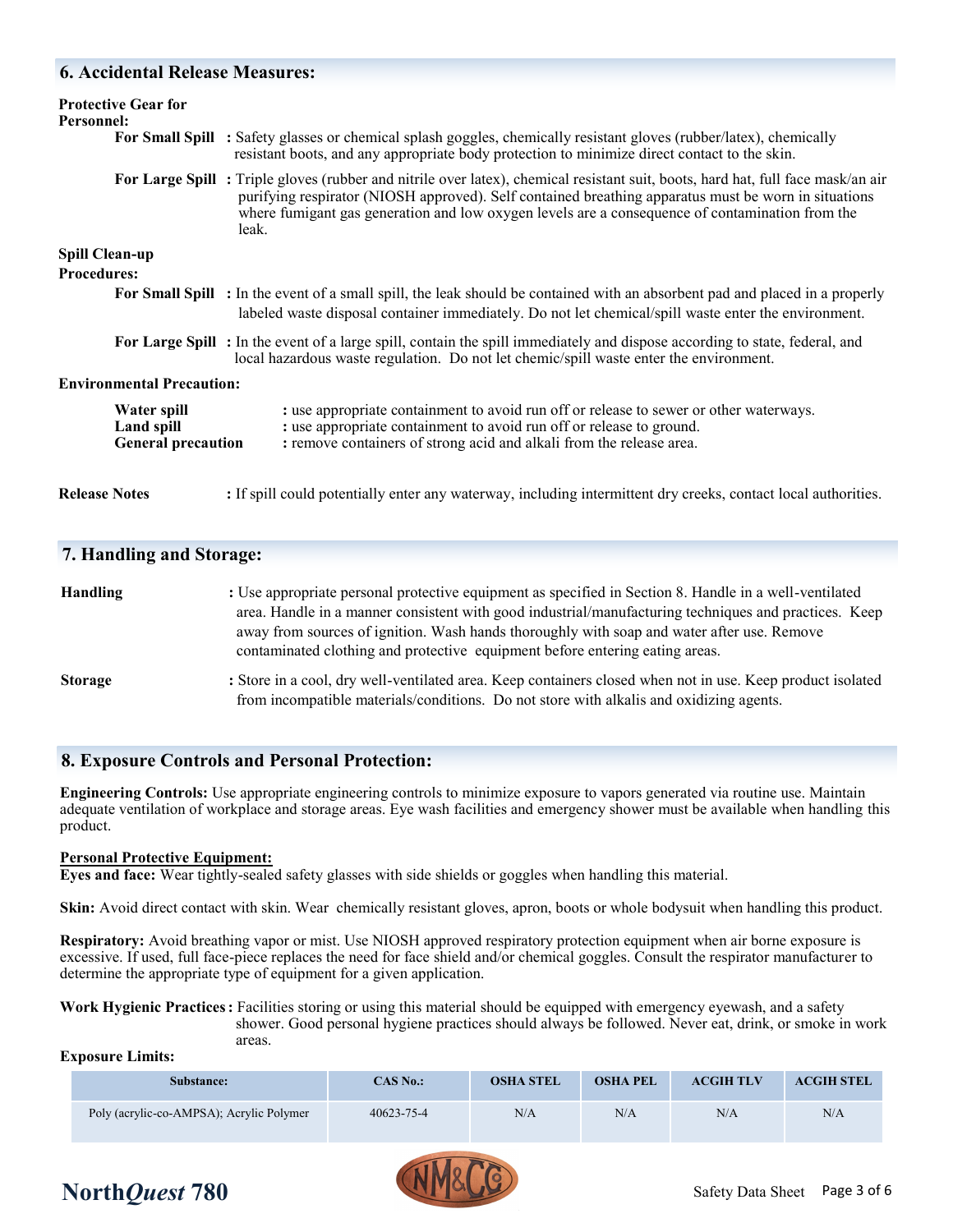| 9. Chemical and Physical Properties: |                                   |                              |                                    |
|--------------------------------------|-----------------------------------|------------------------------|------------------------------------|
| Appearance                           | : Liquid                          | <b>Decomposition Temp.</b>   | $: >230$ °C                        |
| Odor                                 | : Not available                   | <b>Evaporation Rate</b>      | : Not available                    |
| Odor threshold                       | : Not available                   | <b>Flammability</b>          | : Not applicable                   |
| Color                                | : Colorless to light yellow/amber | <b>Upper Explosive Limit</b> | : Not available                    |
| pH (1% Solution)                     | $: 4.0 - 5.0$                     | <b>Vapor Pressure</b>        | : 3.2 kPa @ $25^{\circ}$ C (Water) |
| <b>Melting Point</b>                 | $: > -5$ °C                       | <b>Vapor Density</b>         | : Not available                    |
| <b>Freezing Point</b>                | $: < -5$ °C                       | <b>Specific Gravity</b>      | $: 1.185 - 1.225$                  |
| <b>Boiling Point</b>                 | $: > 100^{\circ}C$                | <b>Solubility</b>            | : Soluble in water                 |
| <b>Flash Point</b>                   | : Not available                   | <b>Partition Coefficient</b> | : Not available                    |
| <b>Viscosity</b>                     | : 100 - 500 cps@25 °C             | <b>Auto Ignition Temp.</b>   | : Not available                    |

## **10. Stability and Reactivity:**

**Polymerization Stability:** The product is stable under normal ambient conditions of temperature and pressure. Polymerization will not occur.

#### **Hazardous**

**Decomposition Products:** Thermal decomposition may yield acrylic monomers and hydrocarbons. Fire/burning of the product may yield toxic fumes of carbon oxides, sulfur oxides, nitrogen oxides, phosphorous oxides, and other hazardous compounds.

**Incompatible Materials :** Strong oxidizing agents may cause exothermic reaction. **Conditions to Avoid :** Avoid exposure to extreme temperatures. Protect from freezing.

## **11. Toxicological Information:**

#### **Acute Toxicity Data:**

| Oral LD50                   | : $>5000$ mg/kg (RAT)      |
|-----------------------------|----------------------------|
| Dermal LD <sub>50</sub>     | $\div$ 5000 mg/kg (Rabbit) |
| Inhalation LD <sub>50</sub> | : No data available        |

#### **Corrosion/Irritation:**

| Skin | : No skin irritation (Rabbit) |
|------|-------------------------------|
| Eyes | : Slight irritation (Rabbit)  |

#### **Sensitization:**

| <b>Skin</b>                                                                                  | Respiratory | : No data available.<br>: No data available.                                                 |
|----------------------------------------------------------------------------------------------|-------------|----------------------------------------------------------------------------------------------|
| Carcinogenicity<br>Mutagenicity<br><b>Reproductive Effects</b><br><b>Teratogenic Effects</b> |             | : No data available.<br>: No data available.<br>: No data available.<br>: No data available. |

**Routes of Exposure :** Eyes, Skin, Inhalation, Ingestion

#### **Long Term Exposure Health Effects:**

| Eyes       | : Can cause severe irritation to the eyes. Prolonged exposure may damage eye tissue. |
|------------|--------------------------------------------------------------------------------------|
| Skin       | : May cause skin irritation and redness.                                             |
| Inhalation | : May cause irritation of the respiratory tract.                                     |
| Ingestion  | : May lead to possible nausea or vomiting.                                           |



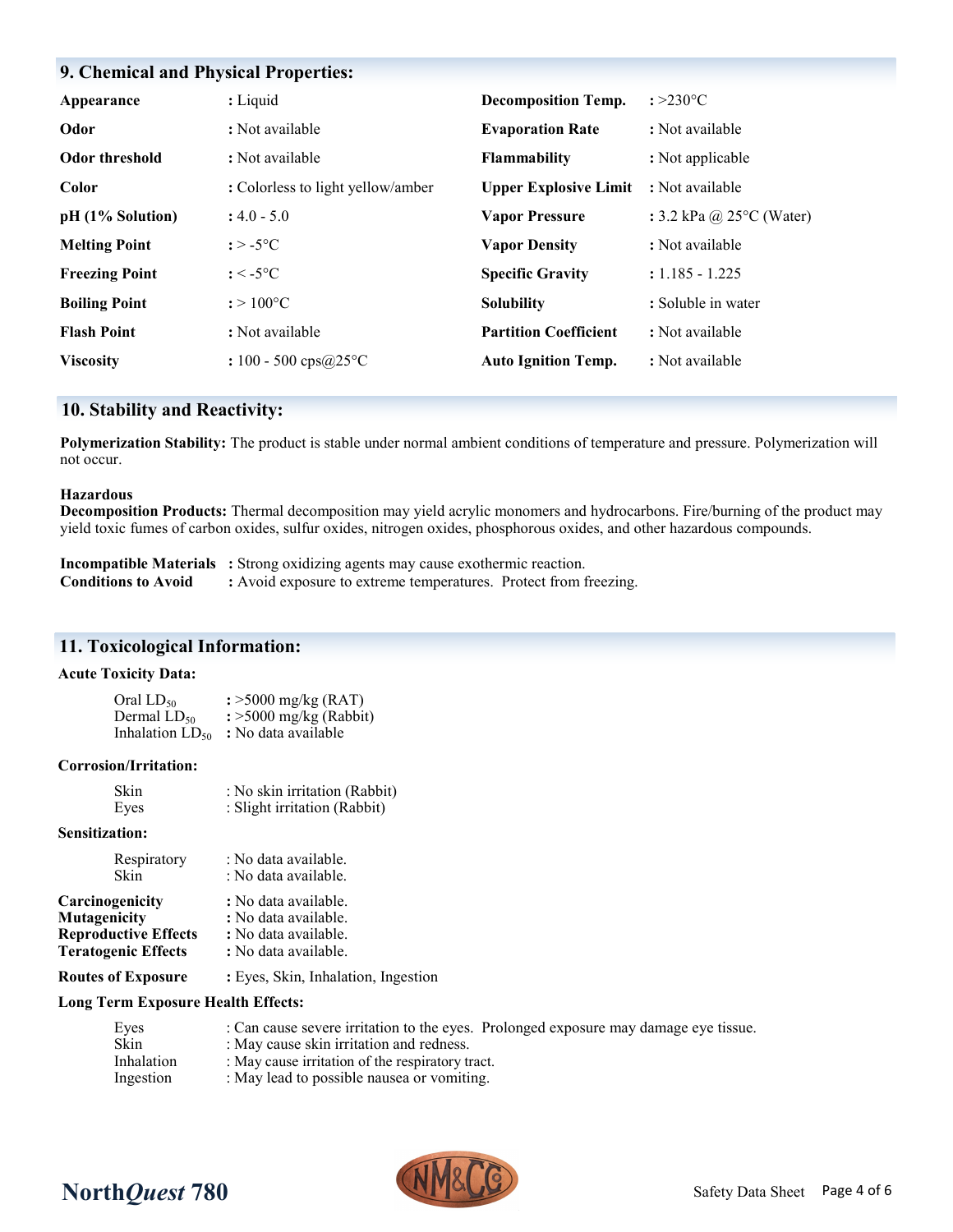## **12. Ecological Information:**

**All work practices must be aimed at eliminating environmental contamination as it may be harmful to aquatic organisms.**

**Aquatic Toxicity (The following values are for chemically similar materials):**

Fathead minnow: LC50 (96hr): No data available Daphnia magna: EC50 (48hr): >1000 mg/L Medina & Mysid Shrimp: LC50 (48hr): No data available Rainbow Trout: LC50 (96hr): >1000 mg/L

| <b>Biodegradability</b>                    | : No data available.                                                                                                                          |
|--------------------------------------------|-----------------------------------------------------------------------------------------------------------------------------------------------|
| <b>Bioaccumulative</b><br><b>Potential</b> | : No data available.                                                                                                                          |
| <b>Terrestrial Ecotoxicity</b>             | : This material may be harmful or fatal to contaminated plants or animals, especially if large volumes are<br>released into the environments. |
| <b>Aquatic Ecotoxicity</b>                 | : This product may be harmful or fatal to exposed aquatic life in low concentrations.                                                         |
| <b>Mobility in Soil</b>                    | : No data available.                                                                                                                          |
| <b>Other Adverse Effects</b>               | : No data available.                                                                                                                          |

## **13. Disposal Considerations:**

| <b>Disposal Method</b>  | : Dispose of waste at an appropriate waste disposal facility according to current applicable laws and<br>regulations. This material should be fully characterized for toxicity and possible reactivity prior to<br>disposal (40 CFR 261). Use which results in chemical or physical or combination may be subject to<br>regulation as a hazardous waste. |
|-------------------------|----------------------------------------------------------------------------------------------------------------------------------------------------------------------------------------------------------------------------------------------------------------------------------------------------------------------------------------------------------|
| <b>For Large Spills</b> | : Contain material and call local authorities for emergency assistance.                                                                                                                                                                                                                                                                                  |
| <b>Product Disposal</b> | : Dispose of at a supervised incineration facility or an appropriate waste disposal facility according to<br>current applicable local, state and federal laws, regulations and product characteristics at time of<br>disposal.                                                                                                                           |
| <b>Empty Container</b>  | : Container contents should be completely used and containers should be emptied prior to discard.<br>Container rinsate could be considered RCRA hazardous waste and must be disposed of with care and in<br>full compliance with federal, state, and local regulations.                                                                                  |

## **14. Transport Information:**

| <b>Regulatory</b><br><b>Information</b> | UN No. | <b>Proper Shipping Name</b> | <b>UN Class</b> | Packing<br>Group | <b>Labels</b> |
|-----------------------------------------|--------|-----------------------------|-----------------|------------------|---------------|
| <b>US DOT</b>                           | None   | Not Regulated               | None            |                  | None          |
| <b>IMDG</b>                             | None   | Not Regulated               | None            |                  | None          |
| <b>IATA</b>                             | None   | Not Regulated               | None            |                  | None          |

## **15. Regulatory Information:**

#### **U.S. Federal Regulations:**

**TSCA:** All components of this product are listed on the TSCA inventory.

**CERCLA**: Not listed

**SARA TITLE III (EPCRA) Section 302/304:** No components of this product were found to be on the hazardous chemicals list. **SARA TITLE III (EPCRA) Section 311/312:** Acute health hazard.